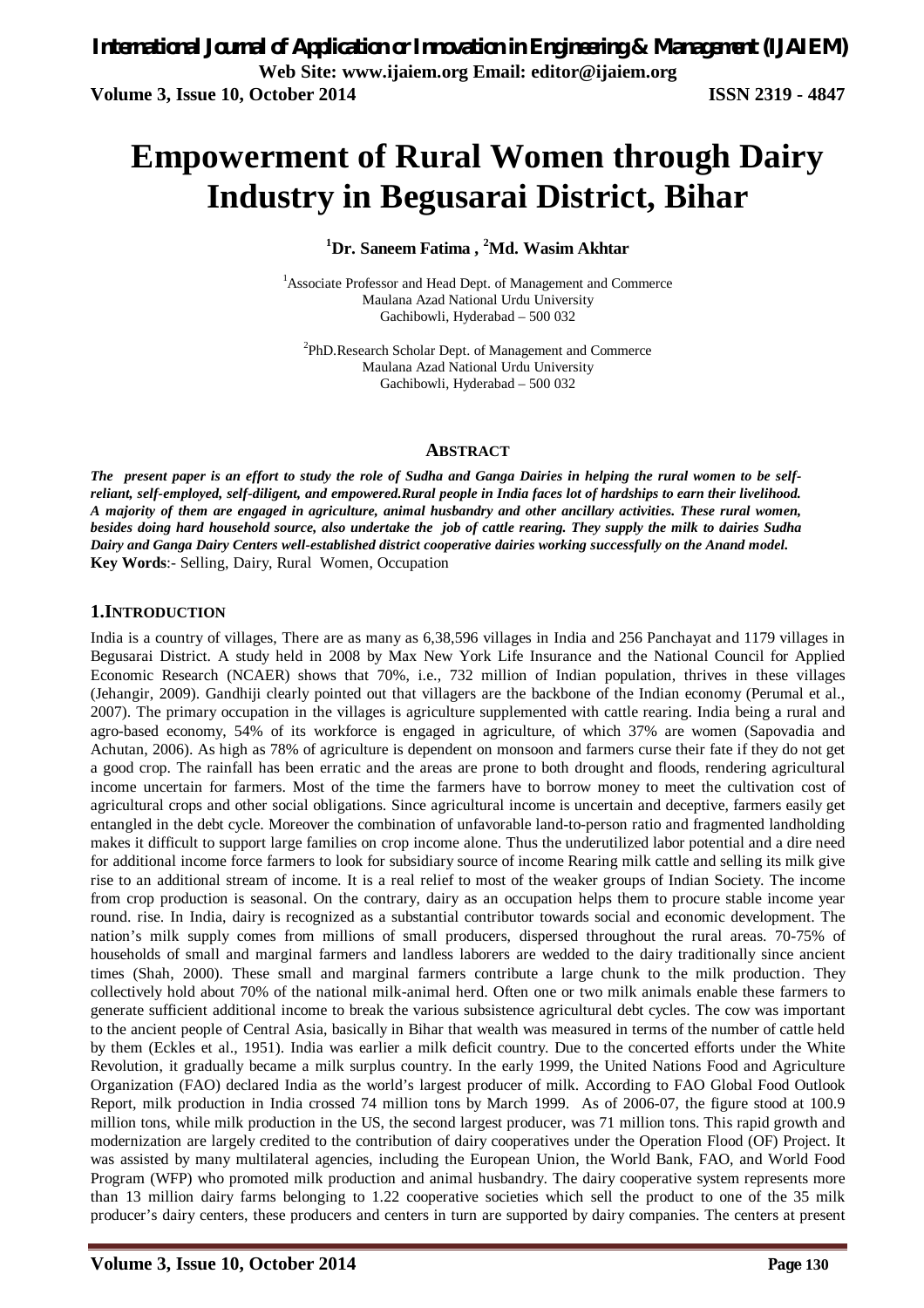## *International Journal of Application or Innovation in Engineering & Management (IJAIEM)* **Web Site: www.ijaiem.org Email: editor@ijaiem.org Volume 3, Issue 10, October 2014 ISSN 2319 - 4847**

cover about 70-80% of the village. Milk and milk products are the second largest contributors to the gross output with the turn over of Rs 7500000/- per day approximately in both Sudha and Ganga dairy. Dairy industry is an agro based industry that has brighter prospects development and expansion in the womb of future (Agarwal, 1990). As on March 2012, more than 200 dairy centers all over Bihar of Sudha and Ganga Dairy through a three tier cooperative structure, the Anand Model.

#### **2.OBJECTIVES**

- To understand the linkage between cattle rearing as a secondary source of income;
- To examine how the number of cattle and milk derived from them contribute to the earnings of dairy farmers;
- To identify whether education level plays a vital role in empowering women; and
- To examine if dairy income has led to the empowerment of women.

## **3.RESEARCH METHODOLOGY**

A primary research was undertaken to study whether dairy Companies, i.e.,Panchayat level milk collection centers, have assisted women empowerment. The survey was conducted in Begusarai District. The data of all milk dairy centres,they were obtained from 'Sudha and Ganga' dairy, a dairy organized on Anand pattern in this District. The sampling frame revealed the names of 20 panchayat which have dairy centers, run exclusively by dairy company. It was found that in these 20 panchayat maximum collections of data from women milk producers, my data sample was 300 women. The 20 panchayat chosen were Babhangama,Bagwara,Bahdarpur,Banduar,Bhaiwar,Birpur,Binodpur,Gorgama,Kaith,Kaithma,Maniappa,Noula,Pacha mba,Panhas,Ramdiri,Rajawara,Safapur,Sahuri,SaidpurAma,Shihma.Thehouseholds in the villages are referred to as the sampling unit, and the women staying in the house, who are involvement in cow. i.e., respondents of the research. The primary data collection was done through a questionnaire. Secondary data were collected from various newspapers, Internet, magazines, books and journals. Different statistical packages were applied for data analysis, like Excel sheets. Tools used for analysis were weighted average, mean, chi-square test.

### **3.STRUCTURE OF ANAND MODEL (THREE-TIER MODEL)**

Milk Producer **↓** Milk Producing Village Cooperative Society (VCS)

> **↓** District Level Milk Producing Union

> > **↓**

State Level Cooperative Milk Producing Union (State Level Federation)

#### **4.FINDINGS OF THE RESEARCH WORK**

**Showing Results of the Panchayats**

| Name of<br>Panchayat | No of<br>Familie<br>s | No of<br>Cows   | No of<br><b>Buffalo</b> | <b>Total Produce</b><br>Milk (in<br>Ltrs.)/day | Total<br>Income of<br>Milk in<br>Rs./day |
|----------------------|-----------------------|-----------------|-------------------------|------------------------------------------------|------------------------------------------|
| Babhangama           | 22                    | 45              | 09                      | 405                                            | 10125                                    |
| Bagwara              | 17                    | 35              | 05                      | 250                                            | 6250                                     |
| Bahadarpur           | 13                    | 22              | 04                      | 196                                            | 4900                                     |
| Banduar              | 19                    | 33              | 08                      | 196                                            | 4900                                     |
| Bhaiwar              | 21                    | 45              | 03                      | 465                                            | 11625                                    |
| Birpur               | 16                    | 31              | 07                      | 199                                            | 4975                                     |
| Binodpur             | 15                    | 32              | 02                      | 296                                            | 7400                                     |
| Gorgama              | 09                    | $\overline{16}$ | $\overline{01}$         | 116                                            | 2900                                     |
| Kaith                | $\overline{12}$       | 35              | 05                      | 235                                            | 5875                                     |
| Kaithma              | 13                    | 28              | 03                      | 211                                            | 5275                                     |
| Maniappa             | 17                    | 36              | 06                      | 276                                            | 6900                                     |
| Noula                | 11                    | 24              | 03                      | 231                                            | 5775                                     |
| Pachamba             | 13                    | 23              | 11                      | 223                                            | 5575                                     |
| Panhas               | 14                    | 12              | 22                      | 228                                            | 5700                                     |
| Ramdiri              | 16                    | 35              | 03                      | 263                                            | 6575                                     |
| Rajawara             | 18                    | $\overline{37}$ | 00                      | 296                                            | 7400                                     |
| Safapur              | 17                    | 21              | 13                      | 280                                            | 7000                                     |
| Sahuri               | 09                    | 19              | 00                      | 171                                            | 4275                                     |
| Saidpur Ama          | 13                    | 27              | 03                      | 258                                            | 6450                                     |
| Shihma               | 15                    | 39              | 07                      | 432                                            | 10800                                    |
| $Total = 20$         | 300                   | 595             | $\overline{115}$        | 5227                                           | Rs.130675                                |
|                      |                       |                 |                         | Ltrs./Dav                                      | /per day                                 |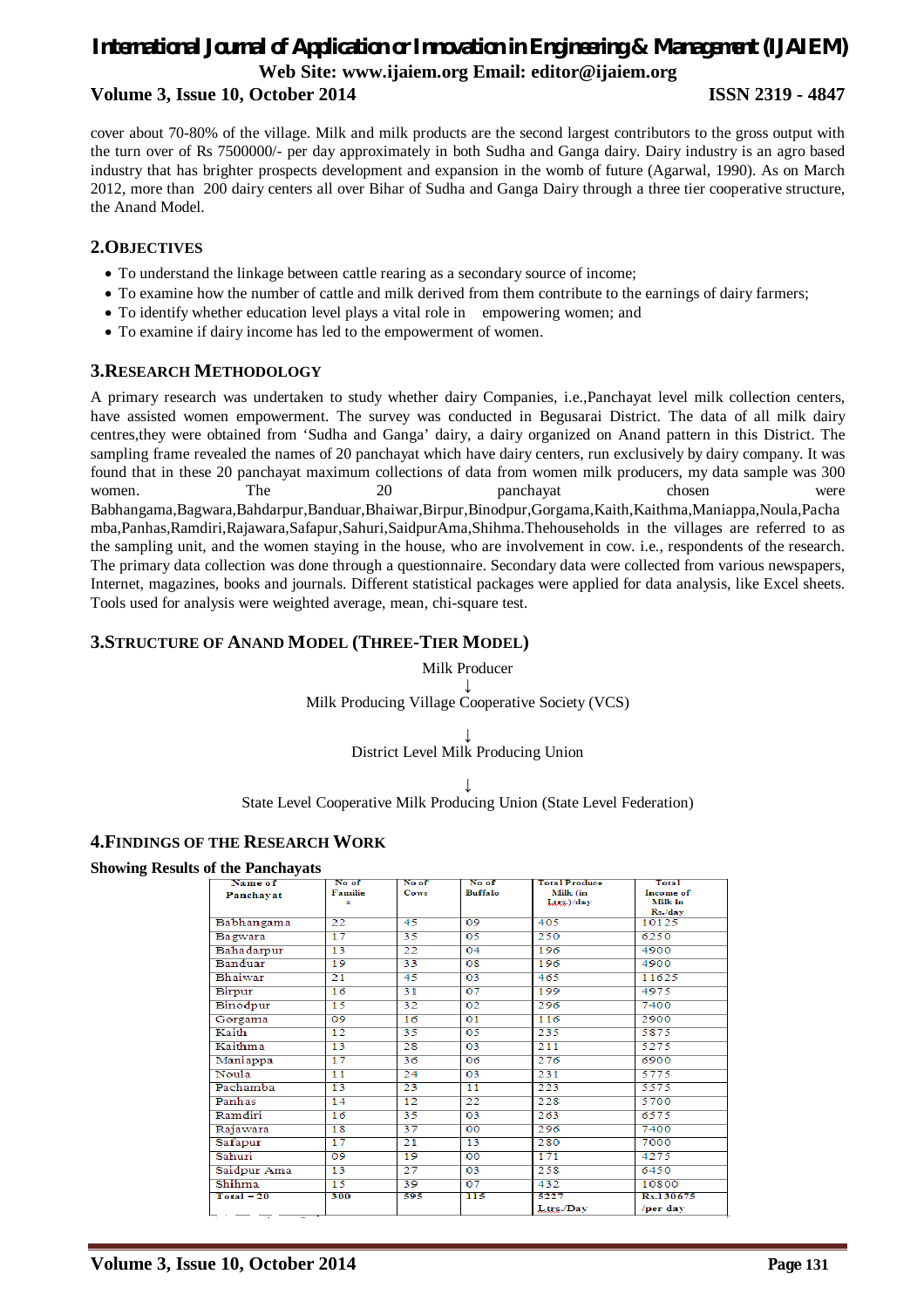## *International Journal of Application or Innovation in Engineering & Management (IJAIEM)* **Web Site: www.ijaiem.org Email: editor@ijaiem.org Volume 3, Issue 10, October 2014 ISSN 2319 - 4847**

Sources from Primary Data

#### **5.DATA ANALYSIS AND INTERPRETATIONS**

There are many families depend upon cattle because women rest time involvement in dairy industries, she has earn approximately Rs. 25/kg. Maximum milk produce 465ltrs in Bhaiwar panchayet because this panchayet is a inertial and remote area and minimum 116ltrs in Gorgama panchayet because this panchyet is developed and nearby town. In this my research, I took 300 families in 20 panchayet of Begusarai District. All families earn through dairy product produced 5227ltrs/day and selling to Sudha Dairy & Ganga Dairy, then they earn approximately Rs. 130675/day, she has a large no of income from secondary sources many women is empowering through milk production. So I can say approximately 40, 00000/month revenue through milk production.

#### **6.CONCLUSION**

From the findings of the study we can conclude that the income of the respondent is dependent on the number of cattle reared, but the quantity of milk does not vary directly in proportion to the number of cattle reared. This occurs because, (a) all the cattle may not give milk at the same time; (b) at the time of artificial insemination the calving intervals are not timed properly among cattle; (c) difference in length of lactation; and (d) fertility problems in cows and buffaloes leading to low yield of milk. Due to these reasons, the quantity of milk varies, irrespective of the number of cattle reared, and so the monthly income also varies. The findings also suggest that respondents face price discrimination on the basis of the quality of milk, i.e., the fat content, but they do not face any price discrimination with respect to the place from which they supply the milk. As high as 86% of women have educational qualification less than SSC, however, this was not the prime reason for their non-empowerment. It could be due to the fact that still male dominance is prevailing in villages and therefore women lack empowerment as they still believe that only men can take crucial decisions. As 95% of women were married, hence it is inferred that the husbands take majority of the decisions. However, only 33% of males handle the dairy income of women. 55% of women keep the income with themselves, but still lack financial empowerment. In the remaining 12% cases, the income was handled by in the life of povertystricken families. A sizable number of families (76%) had more than four dependent members. This is the major reason for the financial crunch in their families. Thus, women did not have enough financial resource to obtain empowerment.Education level has not contributed to income. A large number of respondents (85%) have stated dairy income to be their primary source of income, out of which 76% had more than four dependent members in their family. This implies that the income is insufficient in the absence of other supplementary income. The higher cost of cattle feed is also one of the reasons for the financial crunch. Other secondary sources of income could not be generated due to lower educational qualification and higher level of other noneconomic responsibilities. The research also indicated that women were not enthusiastic about the idea of support floated by 'Sudha and Ganga Diary' that the revenues generated from selling milk should be exclusively handled by women. They are still in the clutches of male-dominated society. The most preferred options by milk farmers to supply milk to Sudha and Ganga was the availability of year-end bonus, uniform prices based on the quality of milk and regular money receipts. These healthy practices should be continued. 'Sudha and Ganga Dairy' should address the burning problem of costly cattle feed. It should bring forth the issue to the notice of the government and try to arrange for subsidized cattle fodder. The one-time waiver of agricultural debt of farmers from banks provided by the government is not sufficient to help the farmers. Rather the government should set up a network to supply cattle feed at a subsidized rate to every district cooperative milk producing union, which in turn will supply the same to the milk farmers. This step would grant some relief to the milk farmers.

#### **REFERENCES**

- [1] Agarwal V (1990), Economics of Milk Industry in India: Need for Modernization Commonwealth Publishers, New Delhi.
- [2] Eckles Clarence, Combs Willes and Macy Harold (1951), Milk and Milk Products, Tata McGraw-Hill Publishing Co. Ltd., New Delhi.
- [3] Jehangir S Pocha (2009), The Marketing White Book, 2009-2010: The Marketers' Essential Handbook, p. 38, Businessworld Publication, New Delhi.
- [4] Madan G (1994), Cooperative Movement in India, Mittal Publications, New Delhi.
- [5] Perumal M, Mohan P and Suresh M (2007), Dairy Development & Income Distribution in India, Abhijeet Publications, New Delhi.
- [6] Sapovadia Vrajlal and Achutan Sarla (2006), "Role of a Woman Leader in Cooperative Dairy Movement: Story of NDDB – Woman Empowering Women", NICM Bulletin, Gandhinagar.
- [7] Shah Dilip (2000), Cooperativization, Liberalization and Dairy Industry in India, ABD Publishers, Rajasthan, Websites:
- [8] http://www.sudha.coop/